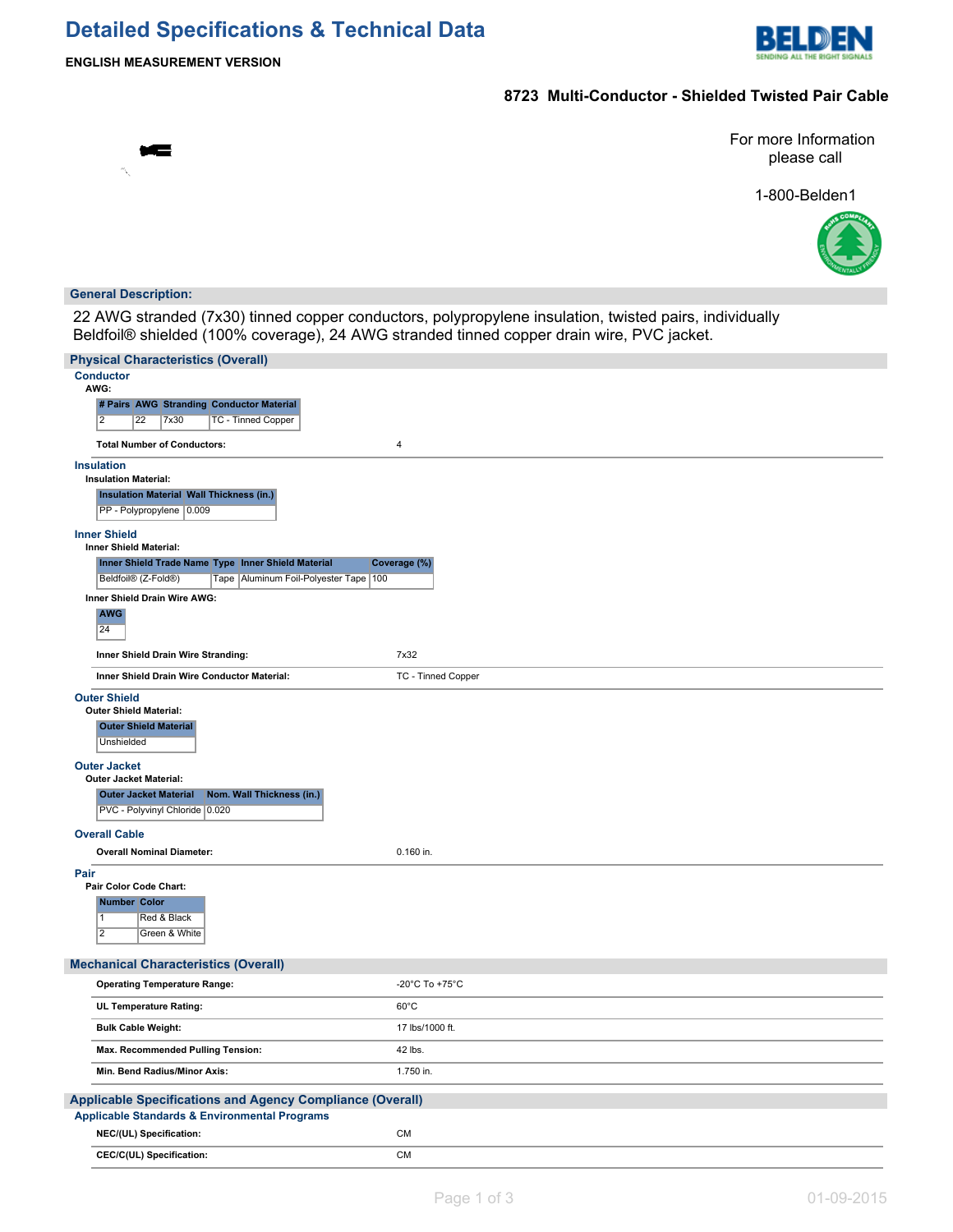# **Detailed Specifications & Technical Data**



## **ENGLISH MEASUREMENT VERSION**

## **8723 Multi-Conductor - Shielded Twisted Pair Cable**

| EU Directive 2011/65/EU (ROHS II):                  | Yes                 |
|-----------------------------------------------------|---------------------|
| <b>EU CE Mark:</b>                                  | Yes                 |
| EU Directive 2000/53/EC (ELV):                      | Yes                 |
| EU Directive 2002/95/EC (RoHS):                     | Yes                 |
| EU RoHS Compliance Date (mm/dd/yyyy):               | 01/01/2004          |
| EU Directive 2002/96/EC (WEEE):                     | Yes                 |
| EU Directive 2003/11/EC (BFR):                      | Yes                 |
| CA Prop 65 (CJ for Wire & Cable):                   | Yes                 |
| MII Order #39 (China RoHS):                         | Yes                 |
| <b>Flame Test</b>                                   |                     |
| <b>UL Flame Test:</b>                               | UL1685 UL Loading   |
| <b>Plenum/Non-Plenum</b>                            |                     |
| Plenum (Y/N):                                       | No                  |
| <b>Plenum Number:</b>                               | 82723, 87723, 88723 |
| <b>Electrical Characteristics (Overall)</b>         |                     |
| Nom. Characteristic Impedance:                      |                     |
| Impedance (Ohm)                                     |                     |
| 52.000                                              |                     |
| Nom. Inductance:                                    |                     |
| Inductance (µH/ft)<br>$\overline{0.17}$             |                     |
| Nom. Capacitance Conductor to Conductor:            |                     |
| Capacitance (pF/ft)<br>33.000                       |                     |
| Nom. Capacitance Cond. to Other Conductor & Shield: |                     |
| <b>Capacitance (pF/ft)</b><br>62                    |                     |
| Nominal Velocity of Propagation:                    |                     |
| <b>VP</b> (%)<br>66                                 |                     |
| Nom. Conductor DC Resistance:                       |                     |
| DCR @ 20°C (Ohm/1000 ft)<br>14.7                    |                     |
| Ind. Pair Nominal Shield DC Resistance @ 20 Deg. C: | 15 Ohm/1000 ft      |
| Max. Operating Voltage - UL:                        |                     |
| <b>Voltage</b><br><b>300 V RMS</b>                  |                     |
| Max. Recommended Current:<br><b>Current</b>         |                     |

2.3 Amps per conductor @ 25°C

#### **Put Ups and Colors:**

| Item #        | Putup     | <b>Ship Weight</b> | Color         | <b>Notes</b>            | <b>Item Desc</b>   |
|---------------|-----------|--------------------|---------------|-------------------------|--------------------|
| 8723 060U1000 | 1,000 FT  | 19,000 LB          | <b>CHROME</b> |                         | 2 SH PR #22 PP PVC |
| 8723 060U2000 | 2.000 FT  | 36,000 LB          | <b>CHROME</b> |                         | 2 SH PR #22 PP PVC |
| 8723 060U500  | 500 FT    | 10,000 LB          | <b>CHROME</b> |                         | 2 SH PR #22 PP PVC |
| 8723 060100   | 100 FT    | 3.200 LB           | <b>CHROME</b> |                         | 2 SH PR #22 PP PVC |
| 8723 0601000  | 1.000 FT  | 19,000 LB          | <b>CHROME</b> | С                       | 2 SH PR #22 PP PVC |
| 8723 06010000 | 10,000 FT | 190,000 LB         | <b>CHROME</b> | C Y                     | 2 SH PR #22 PP PVC |
| 8723 06010001 | 10,000 FT | 190,000 LB         | <b>CHROME</b> | C                       | 2 SH PR #22 PP PVC |
| 8723 06015000 | 15,000 FT | 285,000 LB         | <b>CHROME</b> |                         | 2 SH PR #22 PP PVC |
| 8723 0601640  | 1.640 FT  | 31.160 LB          | <b>CHROME</b> |                         | 2 SH PR #22 PP PVC |
| 8723 0602000  | 2.000 FT  | 38,000 LB          | <b>CHROME</b> | C                       | 2 SH PR #22 PP PVC |
| 8723 0603280  | 3,280 FT  | 62.320 LB          | <b>CHROME</b> | $\overline{\mathsf{C}}$ | 2 SH PR #22 PP PVC |
| 8723 060500   | 500 FT    | 9.500 LB           | <b>CHROME</b> |                         | 2 SH PR #22 PP PVC |
| 8723 0605000  | 5,000 FT  | 90,000 LB          | <b>CHROME</b> | $\overline{\mathsf{C}}$ | 2 SH PR #22 PP PVC |
| 8723 0609999  | 10.000 FT | 190,000 LB         | <b>CHROME</b> | C Y                     | 2 SH PR #22 PP PVC |

**Notes:**<br>
<del>C = CRATE REFL REEL PUT-UP</del>